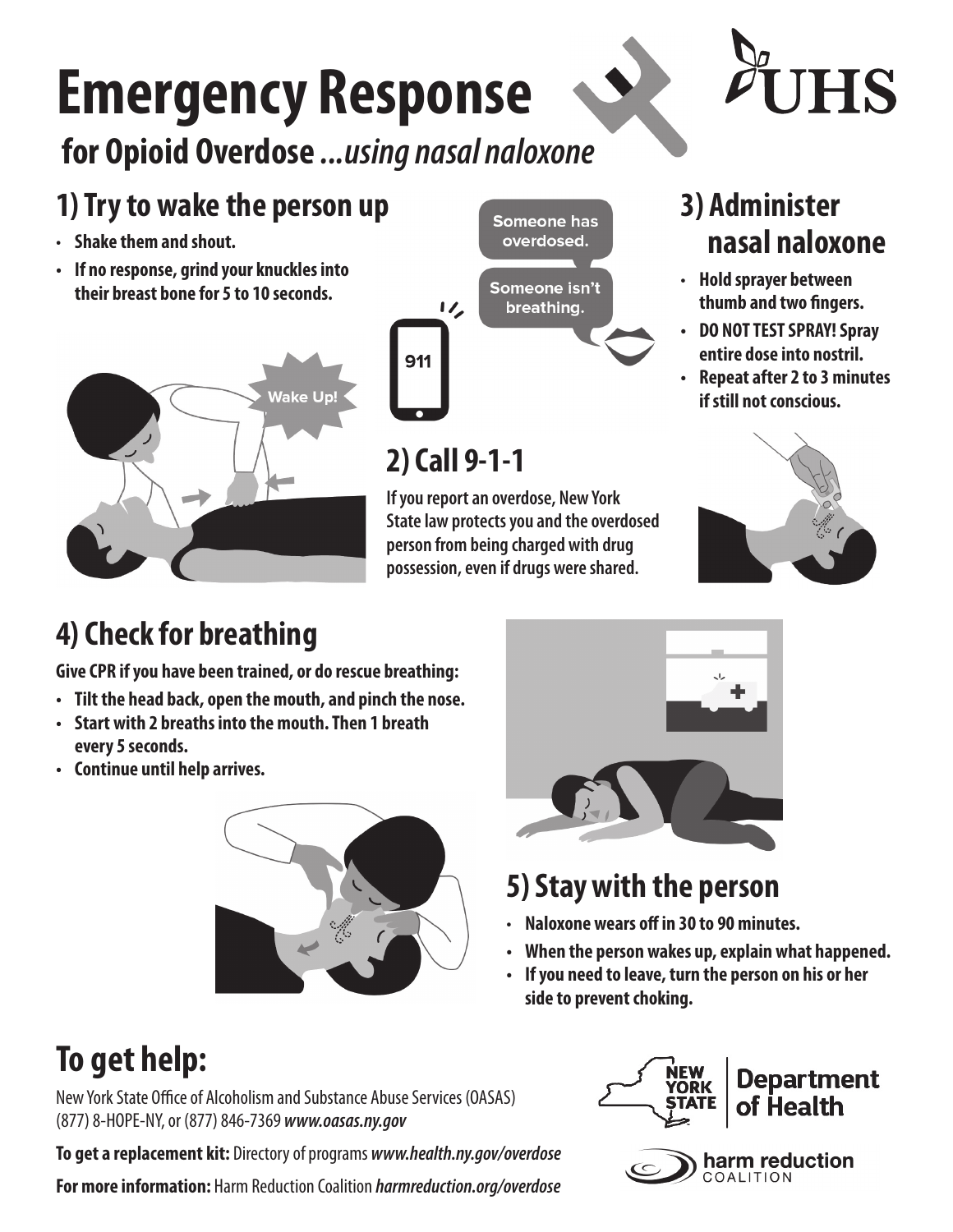**Report Naloxone Use**

## **Report Your Naloxone (Narcan®) Use**

When you use naloxone (Narcan®) to reverse an overdose, please let us know by **calling (607) 762-2622 from 9am – 3pm Monday through Friday**. We will help you get more naloxone (Narcan®) and connect you with local resources, if you need them. If you are more comfortable, you can also report your naloxone (Narcan®) use anonymously on our website: *https://www.nyuhs.org/care-treatment/addiction-medicine/opioid-overdoseprevention-program*, or scan the QR code with your phone. Thank you for saving lives in our community.

## **Getting Naloxone (Narcan®) at Your Local Pharmacy**

Please visit the New York State Department of Health's website for a statewide directory (arranged by county) of pharmacies that have naloxone (Narcan®) available without a prescription:*https://www.health.ny.gov/diseases/aids/general/opioid\_overdose\_ prevention/directories.htm* or scan the QR code with your phone.

### **What should I do if I think I have a problem with substances (an addiction)?**

We are pleased to offer open access for substance use disorder assessments and linkage to our treatment programs. **Please call (607) 762-3288 between the hours of 9am-11am Monday through Friday and 1pm-3pm, Monday, Tuesday, Thursday and Friday.**

The UHS Addiciton Medicine Department treats all substance use disorders (opioid, alcohol, methamphetamine, nicotine, etc.) and offers inpatient and outpatient services, as well as medication for opioid use disorder with Suboxone® (buprenorphine/naloxone) and methadone.

To learn more about our services, visit our website at: *nyuhs.org/care-treatment/ behavioral-health/addiction-medicine* or scan the QR code with your phone.